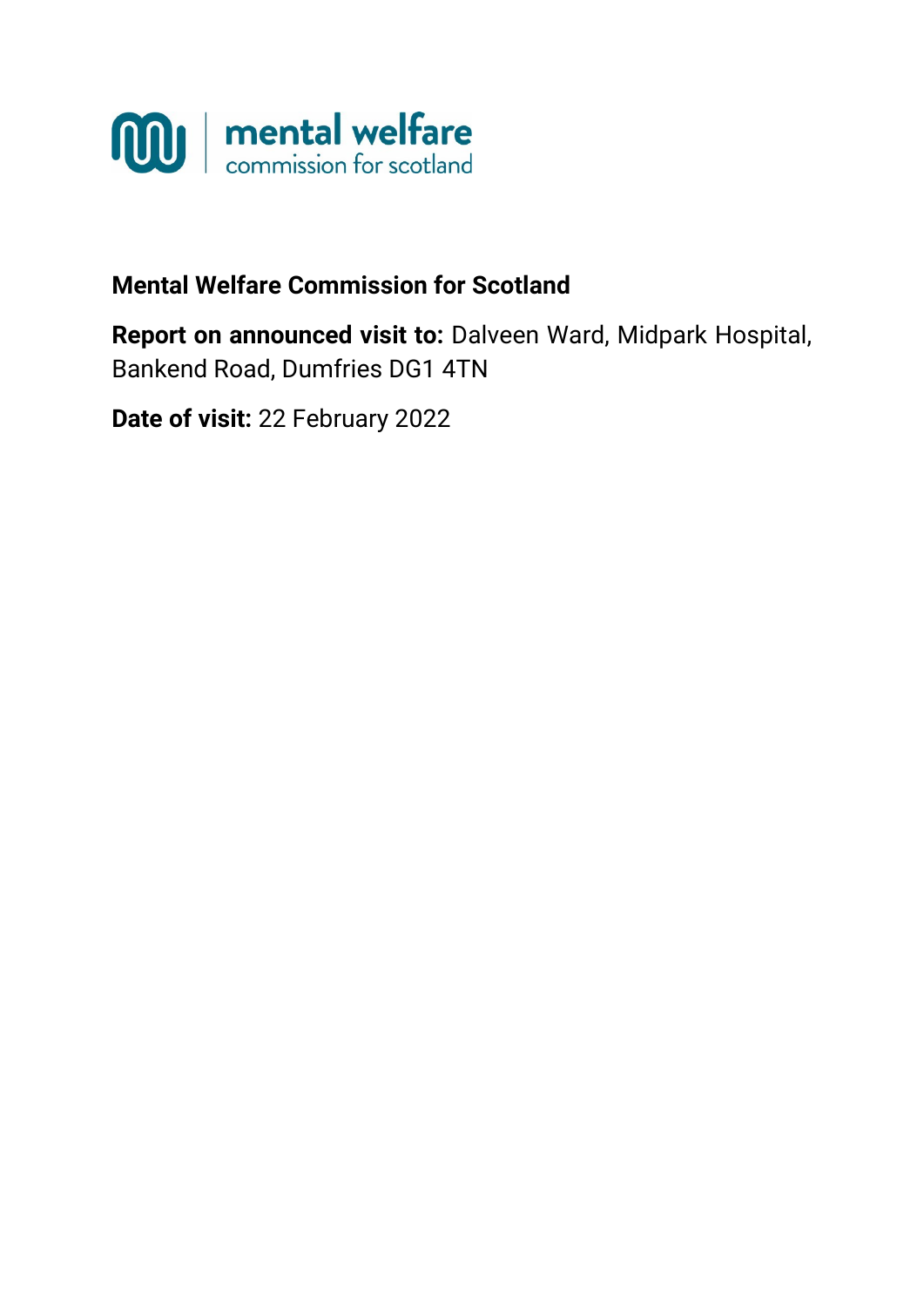# **Where we visited**

Due to the Covid-19 pandemic, the Commission has had to adapt their local visit programme in accordance with Scottish Government guidance. There have been periods where we have carried out face-to-face visits or virtual visits during the pandemic. We continually review Covid-19 guidance and carry out our visits in a way which is safest for the people we are visiting and our visiting staff. This local visit was carried out face-to-face.

We visited Dalveen Ward in Midpark Hospital, Dumfries. We last visited this resource in February 2018. We were due to revisit in 2020, however our visit was delayed due to Covid-19 restrictions. Dalveen Ward is made up of three specific areas: the rehabilitation unit, the enhanced rehabilitation unit and two self-contained flats adjacent to the ward.

Dalveen Ward activity has also been impacted by the pandemic. We heard that four beds within the ward were utilised as Covid-19 admission beds. We were told that the layout of the ward environment allowed space for the isolation of patients during this admission period. We were pleased to hear that the service has now reverted to its normal remit.

The rehabilitation unit has four beds and the primary role of this service is to work closely with patients on a multidisciplinary basis to identify and support patients' needs, with a view to supporting them towards safe and successful discharge to the community.

The enhanced rehabilitation unit is a four-bed secure unit where patients have a more complex range of needs and associated risk factors, but with the same objective of achieving a safe and positive discharge to a community setting.

Finally, the two flats which form part of the service offer patients the opportunity to experience living in their own accommodation whilst having the security of support from the ward. This also offers an opportunity to begin to work alongside providers who will support the transition from hospital and thereafter a consistency of ongoing support, where required.

There has been considerable impact of Covid-19 restrictions on patients' access to community facing activities, with community links suspended for almost two years at the time of the visit. We are pleased to see some evidence of recovery in this area as restrictions begin to reduce. We look forward to seeing this activity rebuild in the coming months.

### **Who we met with**

On the day of our visit, there were 10 patients in the service. We met with and/or reviewed the care and treatment of six patients. Due to Covid-19 imposed restrictions, we did not have the opportunity to meet with family and/or carers as we normally would and offered times for telephone consultation instead; however, we did not receive any requests for this involvement. We had an opportunity to speak with three nursing staff and the occupational therapy lead for the service.

### **Commission visitors**

Yvonne Bennett, Social Work officer Mary Leroy, Nursing Officer Anne Craig, Social Work Officer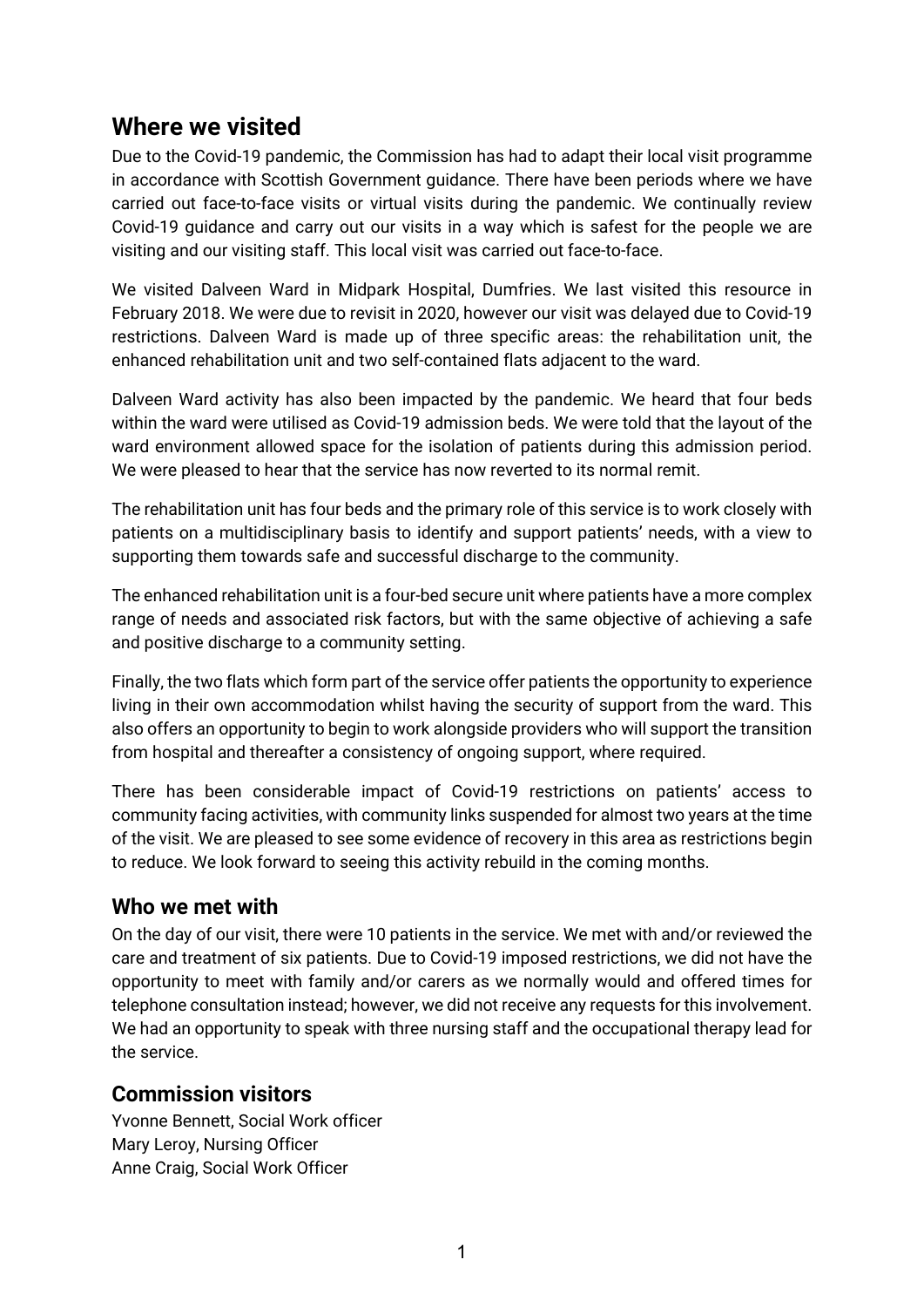# **What people told us and what we found**

The patients we spoke to on the day of our visit were satisfied with the care and treatment they were receiving on Dalveen Ward. The main theme arising from discussion with patients was the level of activity they had within the ward, which they felt could be improved. There was a recognition that Covid-19 restrictions had impacted on their opportunities to access community based activities but they felt that ward activities could also be improved and augmented given the community restrictions.

# **Care, treatment, support and participation**

Having spoken with patients, we reviewed records of care within the ward. We found care plans in need of audit to ensure quality and consistency. Some care plans lacked personalisation which we would have expected to see given the length of admission for this patient group. We also suggest that given the rehabilitation focus of the service, we would have expected more robust reviewing processes. We would expect care plans to reflect progress, identify areas for continuing improvement and tailored to the particular needs of the patient in their preparation for discharge. We were disappointed to see regular reviews which recorded "no change". It was unclear how care plans were then altered to effect change necessary for discharge.

We did see some evidence of patient involvement in care plans and where appropriate, family/carer involvement too. Overall we saw good evidence of the implementation of the Triangle of Care, a model of working collaboration between the patient, professional and carer which promotes safety, supports recovery and sustains well-being. We heard that normal visiting arrangements which had been restricted during Covid-19 had resumed and this is welcomed by patients and families.

There was evidence of regular multidisciplinary meetings (MDT) with attendance from the full multidisciplinary team, depending on the needs of the individual patient. The quality of the recording of these meetings, which are fundamental to the patient progress, was variable despite a template format in place to record key decisions; we found that these were not routinely completed and referred to electronic records for further information. We discussed this with managers on the day of our visit and heard that the service is imminently due to test an electronic version of the MDT record. We welcome the consistency this should offer and look forward to seeing this development on our next visit.

There remains an ongoing issue in terms of how current recording systems and processes are disjointed and rely on staff accessing a range of electronic platforms and paper files. This has been raised across the service over a prolonged period. Plans to progress a more bespoke system have been hugely delayed as clinical demand over Covid-19 took priority. We are pleased to hear about plans to progress this and hope to see improvements in this area soon. This includes both the quality of care planning processes and the appropriate electronic record of care across the service.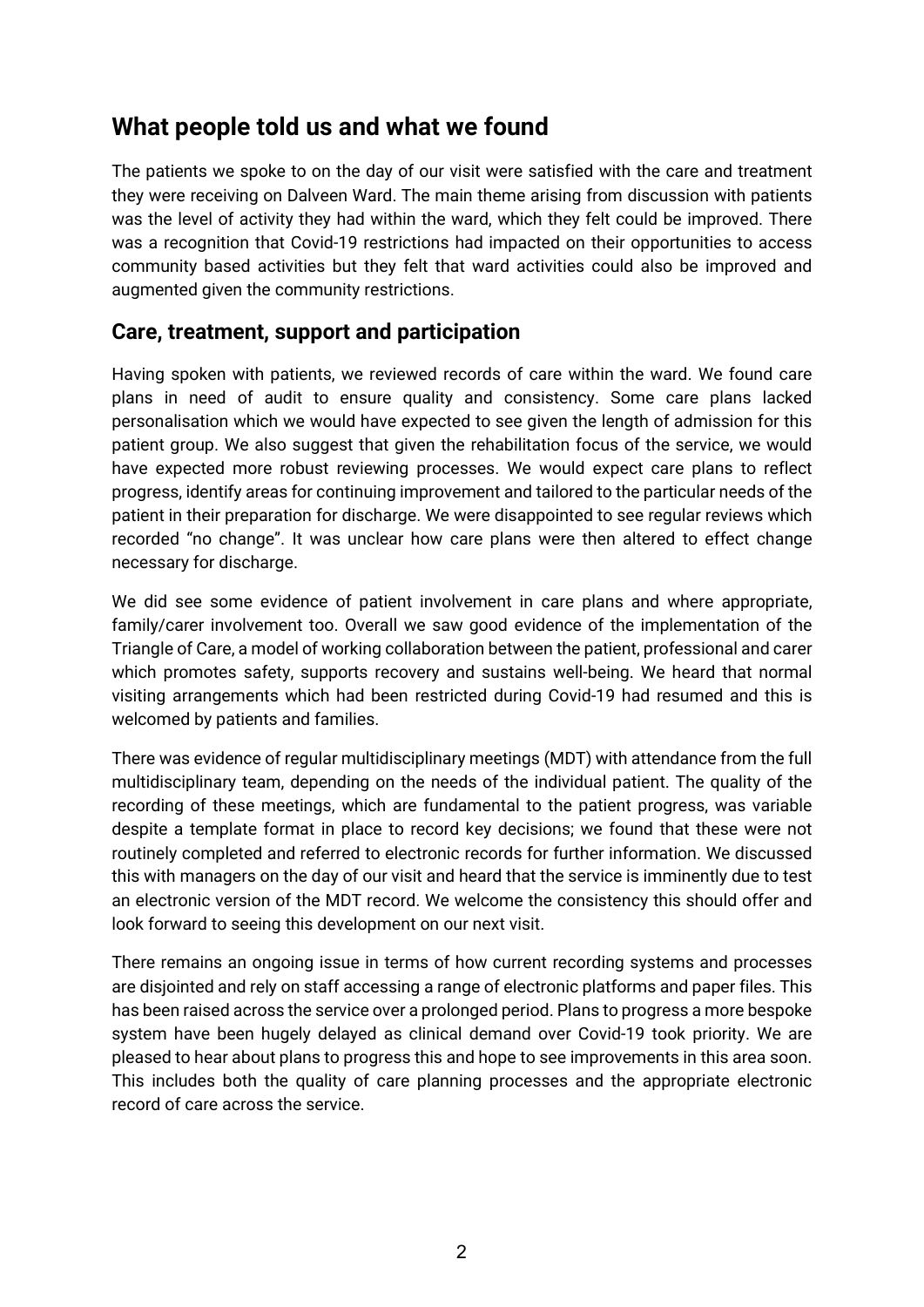#### **Recommendation 1:**

Managers should carry out an audit on the quality of care planning and reviews within the service to ensure it reflects the aims and objectives of the rehabilitation needs of individual patients and records progress towards meeting these.

# **Use of mental health and incapacity legislation**

We reviewed the legal authority for ongoing care and treatment for patients within this service and found all the required statutory paperwork to be in place.

We looked at consent to treatment certificates (T2) and certificates authorising treatment (T3) for all patients who required these and requested the review of one T2 certificate which included intramuscular medication against the Mental Welfare Commission's good practice guide, *Right to treat – delivering physical healthcare.* A link to this guide can be found at: <https://www.mwcscot.org.uk/node/509>

For some patients who lacked capacity to consent to medical treatment, their care was authorised by a section 47 certificate under the Adults with Incapacity (Scotland) Act 2000 ('the AWI Act'). We noted in records that use of the AWI Act is often referred to as the patient being "under AWI". This terminology can give rise to some confusion in relation to identifying what legal authority is in place for an individual patient. Being subject to the AWI Act could mean that there is a power of attorney (POA) or that a welfare guardian has been appointed for example. We strongly suggest that services must be specific in records about which specific provision of the AWI Act is relevant to the patient. This is necessary to ensure that there is clarity around existing legal authority for individual patients.

In October 2021, the Mental Welfare Commission published an advice note entitled *The scope and limitations of the use of section 47 of the Adults with Incapacity Act*. This is a useful practice guide which will support a more accurate use of terminology to avoid confusion: <https://www.mwcscot.org.uk/node/1638>

# **Rights and restrictions**

We reviewed individual restrictions on patients and were satisfied that restrictions imposed were commensurate with a robust risk assessment process which was regularly reviewed within the MDT meetings.

The Commission has developed *[Rights in Mind](https://www.mwcscot.org.uk/law-and-rights/rights-mind)*. This pathway is designed to help staff in mental health services ensure that patients have their human rights respected at key points in their treatment. This can be found at [https://www.mwcscot.org.uk/rights-in-mind/](https://www.mwcscot.org.uk/law-and-rights/rights-mind)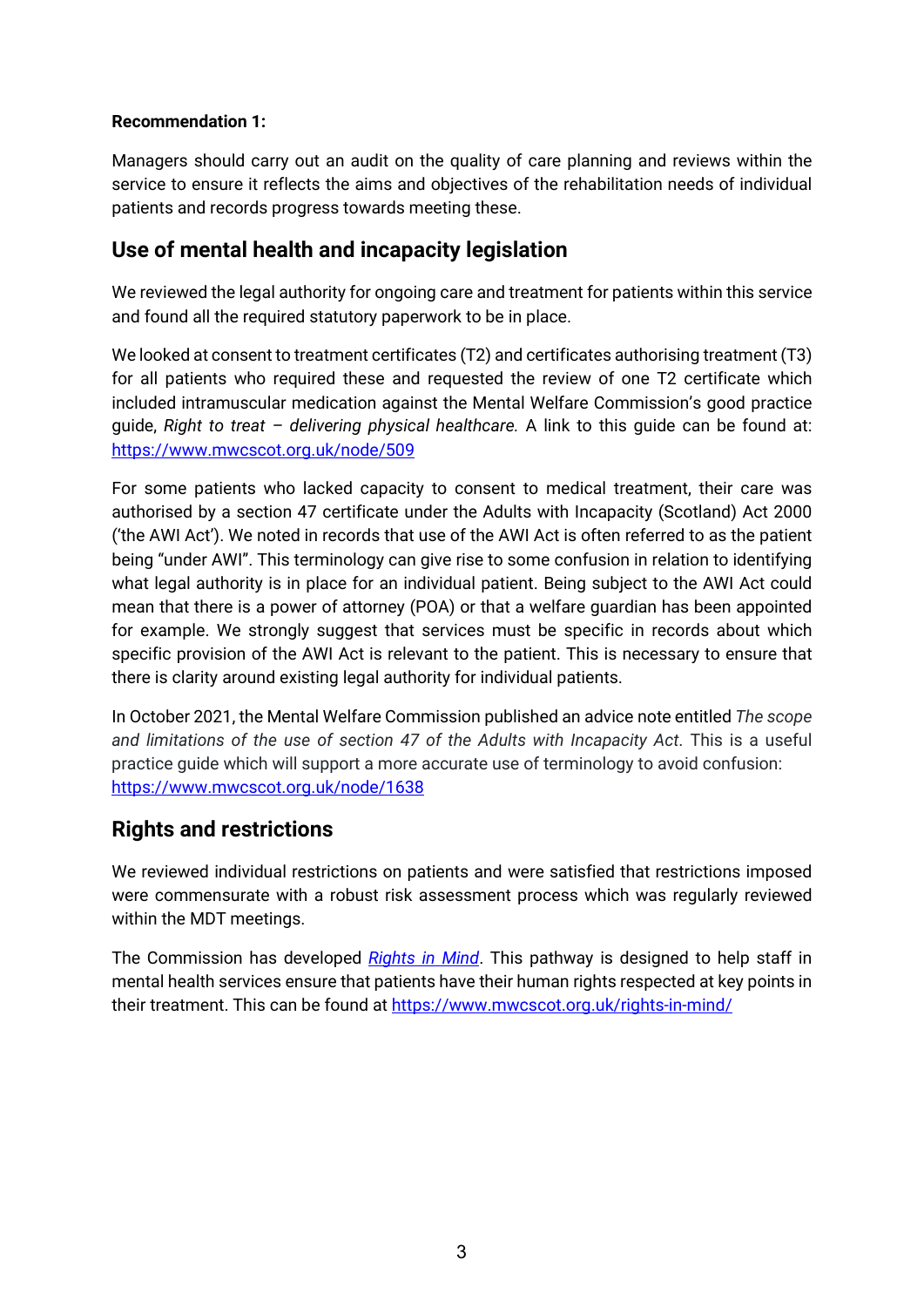# **Activity and occupation**

The level of activity within the ward was the main issue raised by patients on the day of our visit and we had the opportunity to speak with the lead occupational therapist (OT) for the service during our visit. We were advised that recruitment within the OT service had been an issue and that the current allocation of OT services for Midpark was insufficient, which consequently impacted on service delivery. Given the rehabilitation remit of Dalveen Ward, we would expect to see more OT activity in terms of assessment and skills development in preparation for discharge to the community. We fully appreciate the recruitment challenges, however in light of this would ask the service to consider creative solutions e.g., activity coordinator roles on an interim basis, which could ensure activity crucial to rehabilitation is prioritised.

We recognise that activity within the overall service is viewed as being a fundamental part of staff intervention but heard that at times of high clinical need. We were told that staff from Dalveen can be called on to supplement staffing in other areas and this can result in activities reducing as clinical need takes priority. Whilst this is understandable, particularly during the past two years of the pandemic, we would view this as particularly important within a rehabilitation service and as such rehabilitation activities should be protected and promoted.

Covid-19 has impacted significantly on the community links, which have to date played such an important part in preparing patients for discharge. We were pleased to hear that these links are beginning to recover. We look forward to hearing how this is progressing over the coming months.

#### **Recommendation 2**:

Managers should consider how the rehabilitation activity within the ward can be increased in light of recruitment challenges within the OT service.

### **The physical environment**

Dalveen Ward offers a pleasant environment with patients accommodated in single rooms with ensuite facilities and access to communal areas which are well maintained.

In addition there is access to kitchen facilities which we saw being used by patients on the day who were preparing and cooking their meals.

Patients have access to an enclosed garden area which has recently had the addition of a canopy to increase the availability of this outside space in less clement weather.

### **Good practice**

During our visit to Dalveen Ward we met with a committed and enthusiastic staff group who were keen to progress developments within their service, despite covering additional shifts for staff absences and redeployment across the wider service.

We were pleased to see the flats attached to the service in use to simulate the experience of independent living with access to support, if required.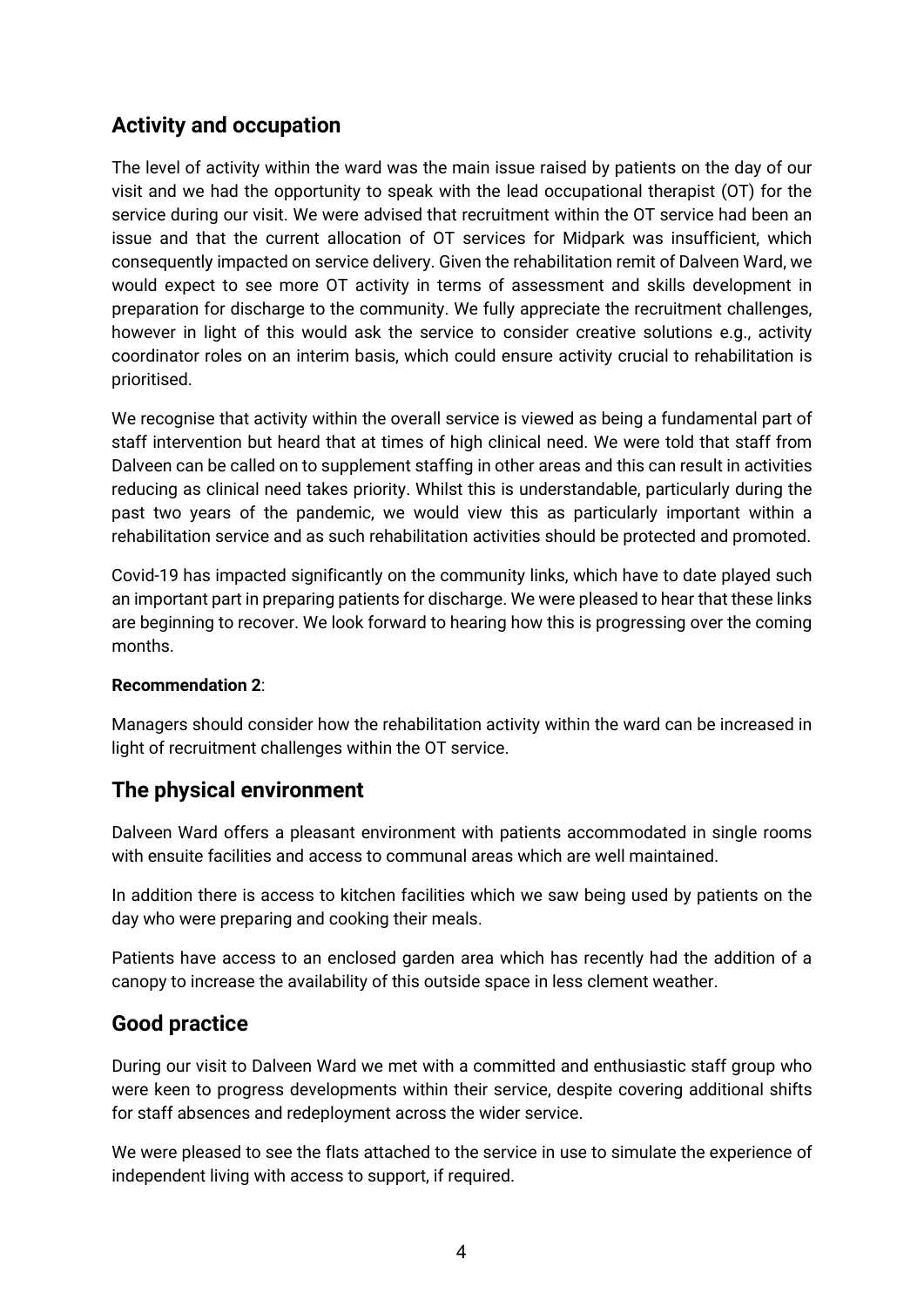## **Other issues**

During the visit we heard how access and availability of community supports was adversely impacting on discharge planning for patients within the service. Whilst this is not just a local issue, we heard about the lack of availability of support staff locally meant that patients who were deemed ready for discharge were required to remain in hospital longer that was deemed necessary. This is a national picture and we will follow this up with the local Health and Social Care Partnership for further information about the extent of this issue and local plans to mitigate delaying discharges wherever possible.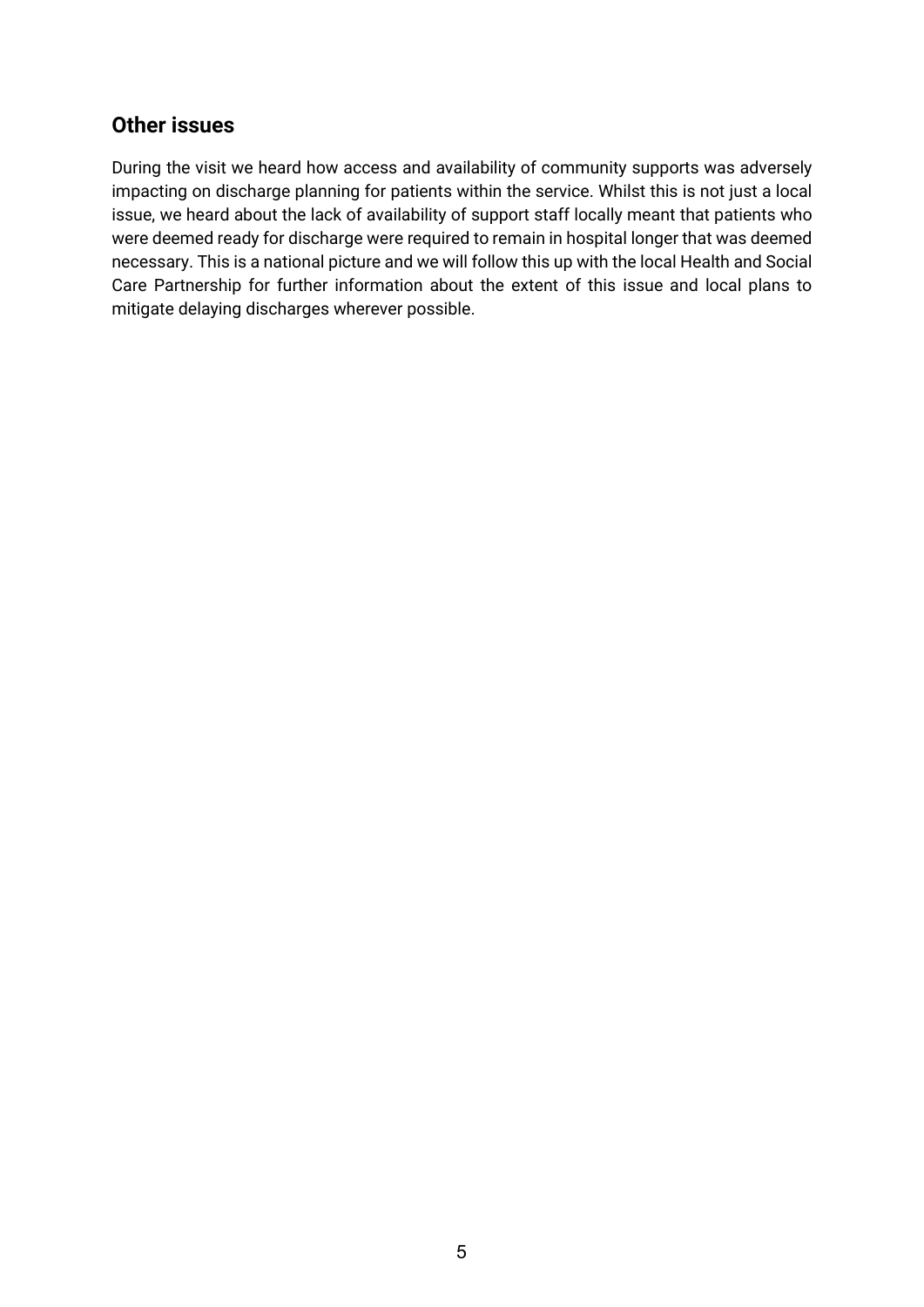# **Summary of Recommendations**

- 1. Managers should carry out an audit on the quality of care planning and reviews within the service to ensure it reflects the aims and objectives of the rehabilitation needs of individual patients and records progress towards meeting these.
- 2. Managers should consider how the rehabilitation activity within the ward can be increased in light of recruitment issues within the OT service.

## **Service response to recommendations**

The Commission requires a response to these recommendations within three months of the date of this report.

A copy of this report will be sent for information to Healthcare Improvement Scotland.

Suzanne McGuinness Executive Director (Social Work)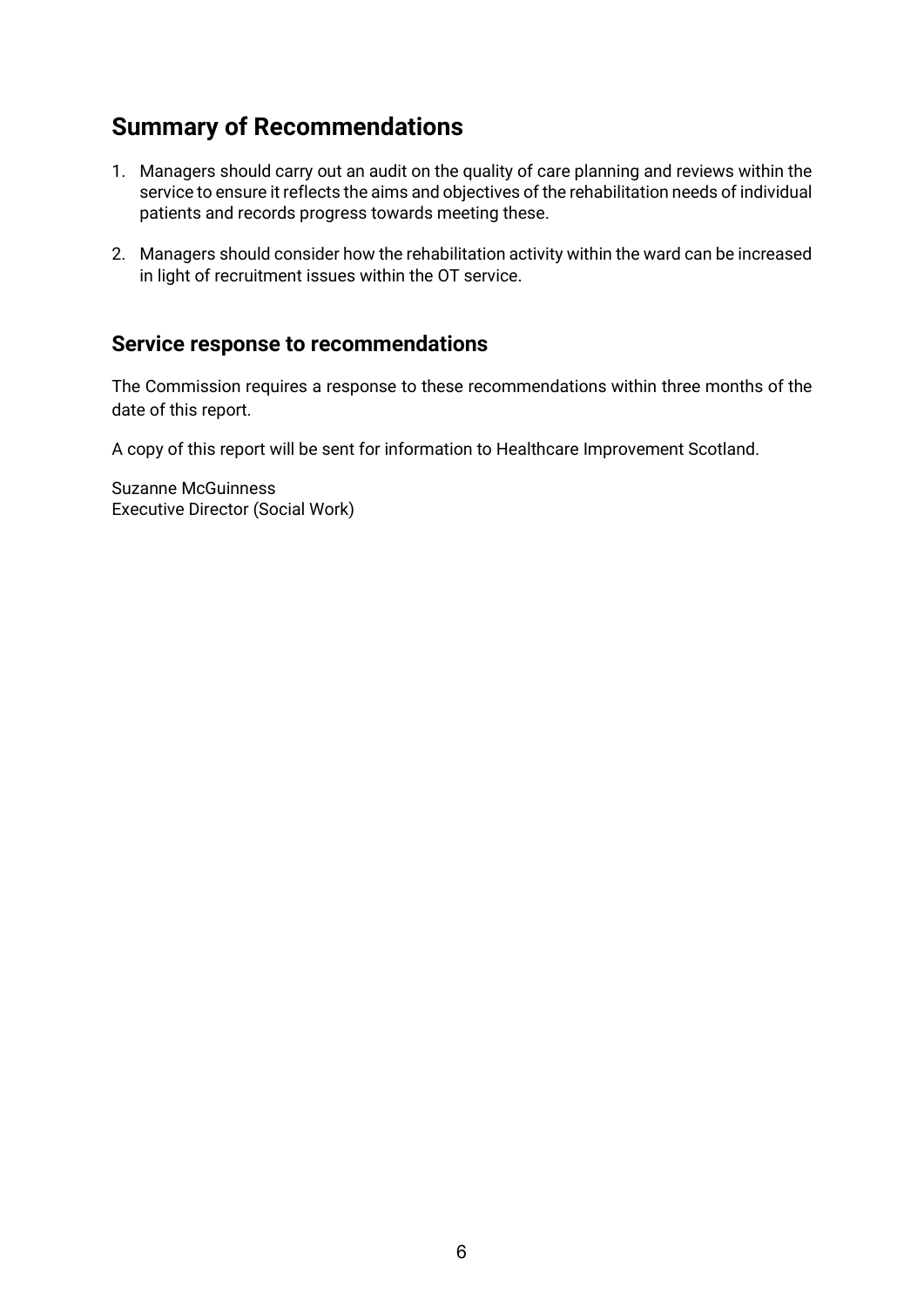# **About the Mental Welfare Commission and our local visits**

The Commission's key role is to protect and promote the human rights of people with mental illness, learning disabilities, dementia and related conditions.

The Commission visits people in a variety of settings.

The Commission is part of the UK National Preventive Mechanism, which ensures the UK fulfils its obligations under UN treaties to monitor places where people are detained, prevent ill-treatment, and ensure detention is consistent with international standards

#### **When we visit:**

- We find out whether individual care, treatment and support is in line with the law and good practice.
- We challenge service providers to deliver best practice in mental health, dementia and learning disability care.
- We follow up on individual cases where we have concerns, and we may investigate further.
- We provide information, advice and guidance to people we meet with.

Where we visit a group of people in a hospital, care home or prison service; we call this a local visit. The visit can be announced or unannounced.

In addition to meeting with people who use the service we speak to staff and visitors.

Before we visit, we look at information that is publicly available about the service from a variety of sources including Care Inspectorate reports, Healthcare Improvement Scotland inspection reports and Her Majesty's Inspectorate of Prisons inspection reports.

We also look at information we have received from other sources, including telephone calls to the Commission, reports of incidents to the Commission, information from callers to our telephone advice line and other sources.

Our local visits are not inspections: our report details our findings from the day we visited. Although there are often particular things we want to talk about and look at when we visit, our main source of information on the visit day is from the people who use the service, their carers, staff, our review of the care records and our impressions about the physical environment.

When we make recommendations, we expect a response to them within three months (unless we feel the recommendations require an earlier response).

We may choose to return to the service on an announced or unannounced basis. How often we do this will depend on our findings, the response to any recommendations from the visit and other information we receive after the visit.

Further information and frequently asked questions about our local visits can be found on our website.